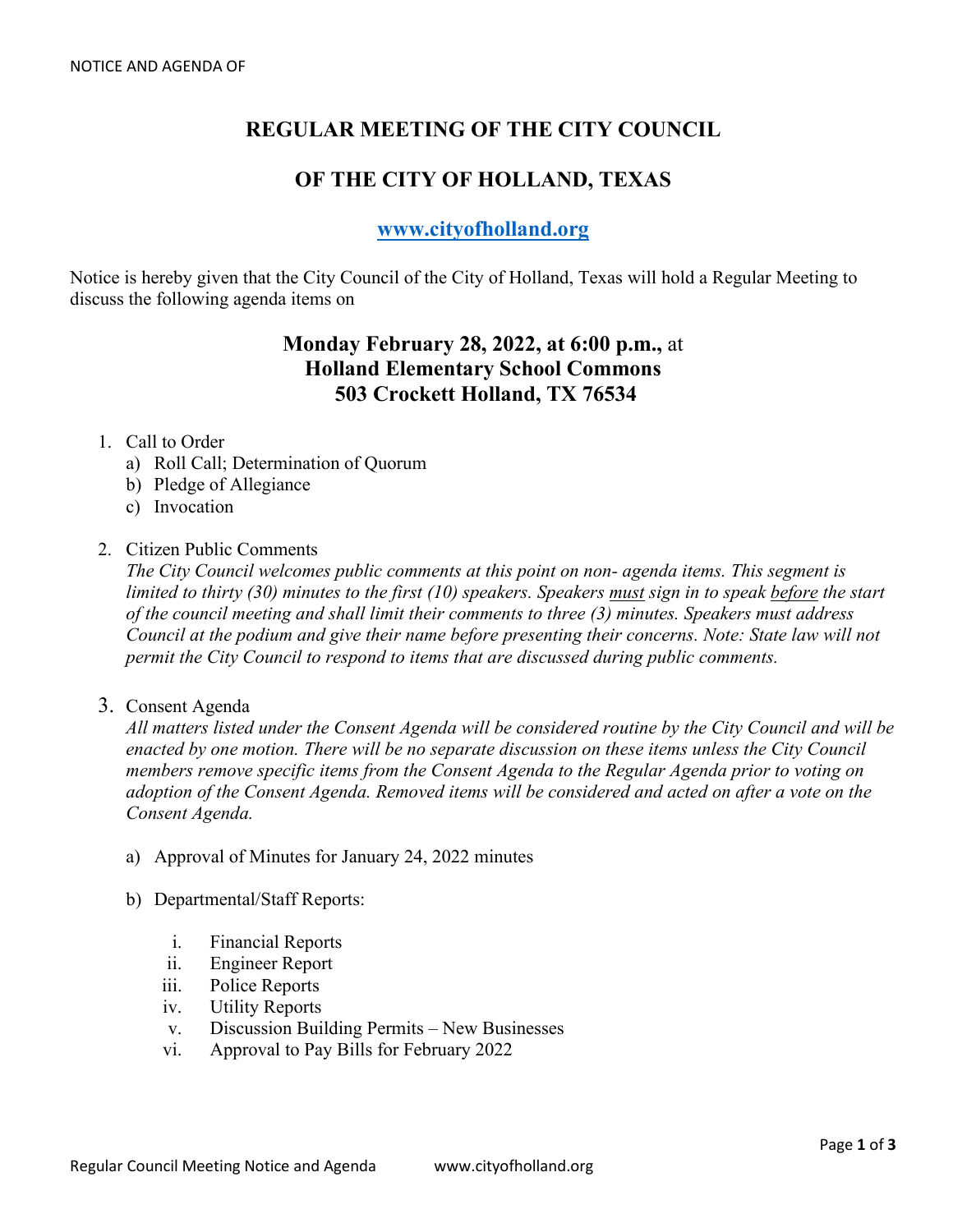### **REGULAR AGENDA; REVIEW/DISCUSS AND CONSIDER ACTION**

### **4. DISCUSSION/ POSSIBLE ACTION ITEMS:**

|              | a) Discussion and possible action – Regard to racial profiling report needing to be accepted                                                                           |
|--------------|------------------------------------------------------------------------------------------------------------------------------------------------------------------------|
|              | b) Discussion and possible action – Approval of final Amended and Restated Athletic Facility Use<br>Agreement between the City and the Holland Baseball Association.   |
| c)           | Discussion and possible action - $KJE - Dixie$ subdivision – updated plat information passed by<br>Planning and Zoning committee – approval needed from council.       |
| d)           | Discussion and possible action - Frances Arnold requesting permission to move a camper while<br>building home                                                          |
| e)           | Discussion and possible action – Further discussion regarding viability to rent the stage area of the<br>City Park and development of rental agreement for said usage. |
| $\mathbf{f}$ | Discussion and possible action: Further discussion regarding City's solid waste collection and                                                                         |
|              | disposal and collection and processing of recycling agreement                                                                                                          |
| g)           | Discussion and possible action - Next BillPay – new credit card and bill system for water<br>Department                                                                |
|              | h) Discussion and possible action – Review of applicants for the utility department job                                                                                |
|              | opportunity                                                                                                                                                            |
|              |                                                                                                                                                                        |

Announcements of future Council meeting dates

### 7. Adjourn

*The Council may vote and/or act upon each of the items listed in the Agenda. The Council reserves the right to retire into executive session concerning any of the items on this Agenda, whenever it is considered necessary and legal justified under the Open Meetings Act including: Section 551.071 (Consult with Attorney); Section 551.072 (Real Property); Section 551.073 (Gifts and Donations); Section 551.074 (Personnel Matters); Section 551.076 (Security Devices); and Section 551.087 (Economic Development). I certify that the notice of meeting was posted at City Hall (outside bulletin board) before 5:00 p.m. on February 25, 2022 and remained posted for at least 72 hours continuously before the scheduled time of said meeting.*

*Anyone wanting to place an item on the Agenda for the following meeting please submit your written agenda item to the City Secretary no later than the Monday prior to the Meeting. The Mayor will review all items and*  decide if needs to be placed on the agenda for action. Agenda will be posted on the Friday prior to the